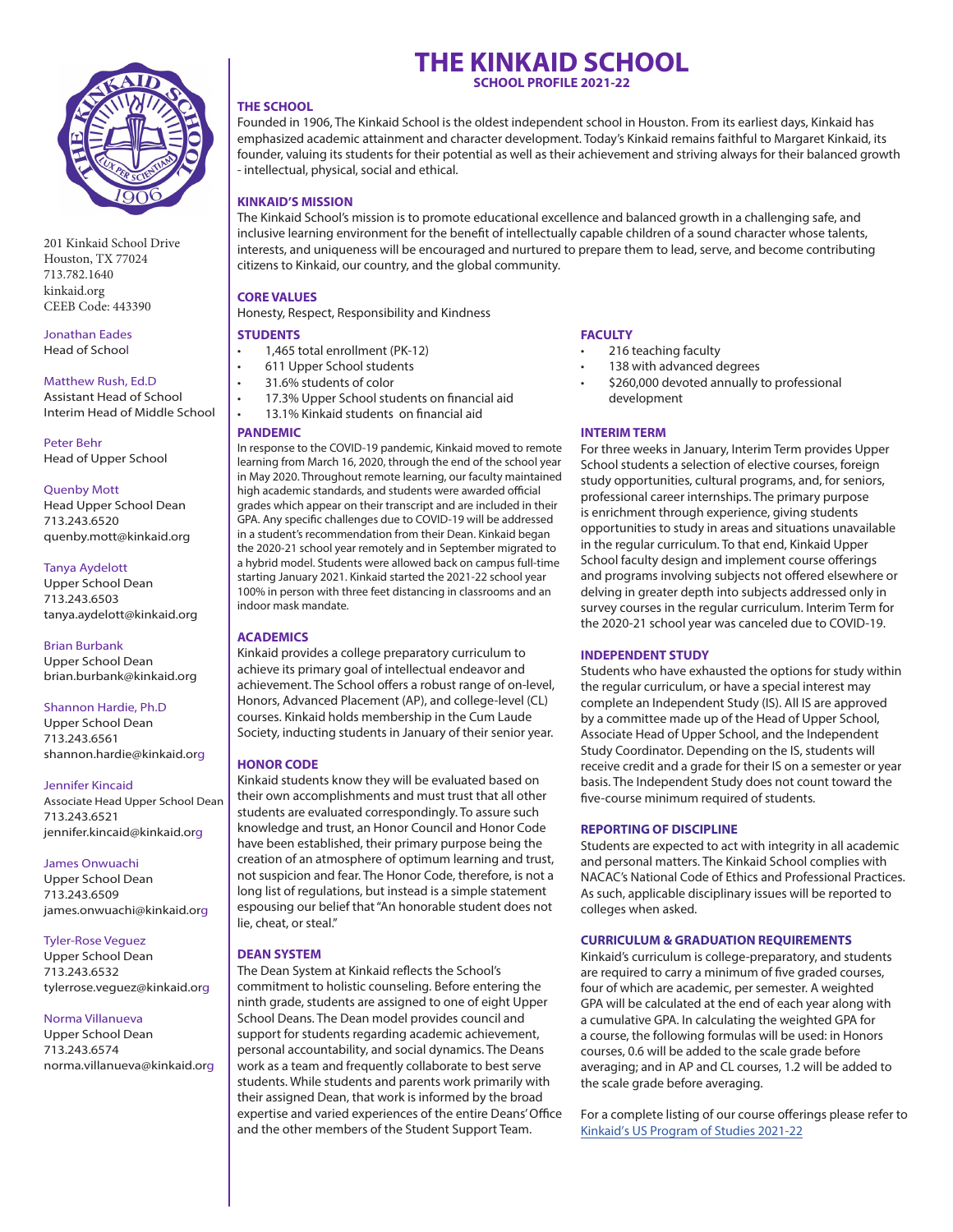#### **HONORS, ADVANCED PLACEMENT & COLLEGE-LEVEL (CL) CLASSES GRADING SYSTEM**

English AP English Literature

**History** Honors World History I AP World History II AP US History AP US Government & Politics AP Modern European History

#### **Mathematics**

Honors Geometry Honors Algebra II Honors Precalculus AP Statistics AP Calculus AB AP Calculus BC CL Differential Equations\* CL Linear Algebra\* CL Multivariable Calculus\*

# **Science**

Honors Biology I Honors Chemistry I Honors Physics I AP Biology AP Chemistry AP Environmental Science AP Physics C

# World Languages

Honors French III AP French Language and Culture CL French Literature Honors Spanish II Honors Spanish III AP Spanish Language and Culture AP Spanish Literature and Culture Honors Latin III AP Latin CL Latin IV

| <b>Computer Science</b>          |
|----------------------------------|
| <b>AP Computer Science</b>       |
| <b>CL Computer Science:</b>      |
| <b>Algorithms and Structures</b> |
|                                  |
| Other                            |
| AP Music Theory*                 |
| AP Studio Art*                   |
|                                  |
| * Not offered every year         |
|                                  |

| $A +$          |           | $97 - 100$          | $= 12.0$ |
|----------------|-----------|---------------------|----------|
| А              | 93 - 96   |                     | $= 11.0$ |
| A -            | $90 - 92$ |                     | $= 10.0$ |
| $B +$          | 87 - 89   |                     | $= 9.0$  |
| B              | $83 - 86$ |                     | $= 8.0$  |
| B -            | 80 - 82   |                     | $= 7.0$  |
| $C +$          | 77 - 79   |                     | $= 6.0$  |
| C              | 73 - 76   |                     | $= 5.0$  |
| $\mathsf{C}$ - | 70 - 72   |                     | $= 4.0$  |
| D              | 60 - 69   |                     | $= 2.0$  |
| F              |           | 59 or below $=$ 0.0 |          |

Grade Point Average Scale

#### **HONORS, ADVANCED PLACEMENT & COLLEGE-LEVEL CLASSES**

Entrance into Honors, Advanced Placement (AP) and college-level (CL) courses requires departmental recommendation. **For 2019-20 and 2020-21 school years AP exams were optional due to the pandemic.** For the 2021-22 school year, all students enrolled in an AP course are required to take the AP exam. Students are not limited in the number of AP courses they may take.

**In 2021 In 2020** 632 exams taken\* 291 exams taken\* 88% of scores were 3 or higher 87% of scores were 3 or higher 61% of scores were 4 or 5 65% of scores were 4 or 5

## **QUESTBRIDGE**

The Class of 2021 included one QuestBridge scholar.

#### **\* Due to COVID-19, students were not required to take AP exams, a change from school policy**

#### **GRADUATION REQUIREMENTS**

#### **Required Graded Credits (22\*)**

| English                      |               |
|------------------------------|---------------|
| History                      | 3             |
| <b>Mathematics</b>           | 3             |
| Science                      | З             |
| World Language               | $\mathcal{L}$ |
| <b>Fine Arts</b>             |               |
| Academic or Graded Electives |               |

Interim Term (.5 credit for each year in attedance) 1.5\*

\* The graduation requirement is now 21.5 credits. .5 credit was not earned for the 2020-21 school year since Interim Term was cancelled due to the pandemic.

#### **Additional Required Credits**

| <b>Community Service</b>     |  |
|------------------------------|--|
| <b>Physical Education</b>    |  |
| Decisions for Healthy Living |  |

| NATIONAL MERIT RECOGNITION |
|----------------------------|
|----------------------------|

| Class | Semifinalists | Commended |
|-------|---------------|-----------|
| 2022  |               | 18        |
| 2021  |               | 19        |
| 2020  | 12            | 17        |
| 2019  | 13            | 19        |

The Class of 2021 was the first year The Kinkaid School had a student recognized for the National Indigenous Recognition Program.

#### **STANDARDIZED TESTING PROFILE - CLASS OF 2022 ACT**

| Section           | Middle 50% Range | Mean |
|-------------------|------------------|------|
| English           | 28-35            | 31.0 |
| Math              | $26 - 33$        | 29.4 |
| Reading           | 29-35            | 30.0 |
| Science Reasoning | $25 - 34$        | 30.0 |
| Composite         | 28-34            | 30.0 |
|                   | <b>SAT</b>       |      |
| Section           | Middle 50% Range | Mean |
| <b>EBRW</b>       | 625-730          | 672  |
| Math              | 590-740          | 657  |
| Total             | 1220-1445        | 1329 |